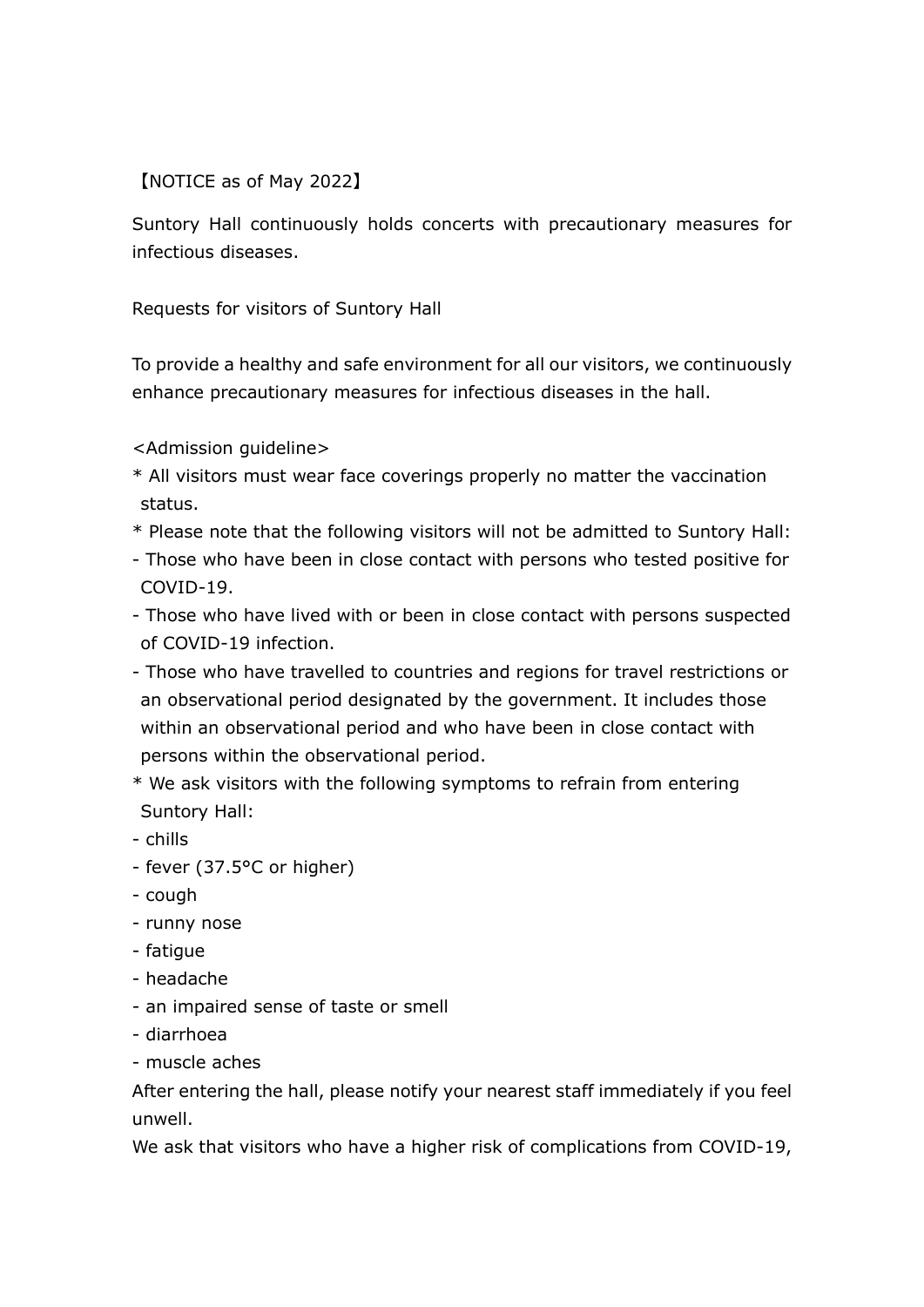such as persons with chronic diseases and expectant mothers, only visit the hall after careful consideration ahead of time.

## <In Suntory Hall>

All the visitors must wear face coverings properly in Suntory Hall at all times. Visitors are responsible for providing their face masks.

Please note that we reserve the right to refuse admission to visitors who do not follow this guideline.

We kindly request you to sanitise your hands and fingers as frequently as possible, where we have hand sanitiser installed at various spots in the foyer. Also, please maintain social distancing from your fellow audience.

- \* Please note that the following services are suspended:
- Cloakroom
- Bar and Refreshment Lounge \*partially depending on concerts
- Water drinking fountains
- Gift shop

Your tickets may be checked visually by our receptionists, or you may be requested to tear your tickets on your arrival.

Visiting artists and giving gifts to artists are not allowed for the time being. Signing by artists is also suspended until further notice.

The auditoriums ventilate at all times, and our staff open the doors fully before the concert and during intervals to enhance ventilation.

## <Employees and staff>

All the staff members and related personnel undergo temperature checks at the backstage door.

The staff members also sanitise their hands and fingers and have temperature checks and health assessments before work. The staff members are not allowed to work if they have a fever or are otherwise unwell. Some staff members who interact with visitors may wear face masks, face shields, and gloves.

We will work together to ensure the health and safety of visitors and staff members.

## <Forthcoming concerts>

Suntory Hall will keep striving to prevent the further spread of infection in